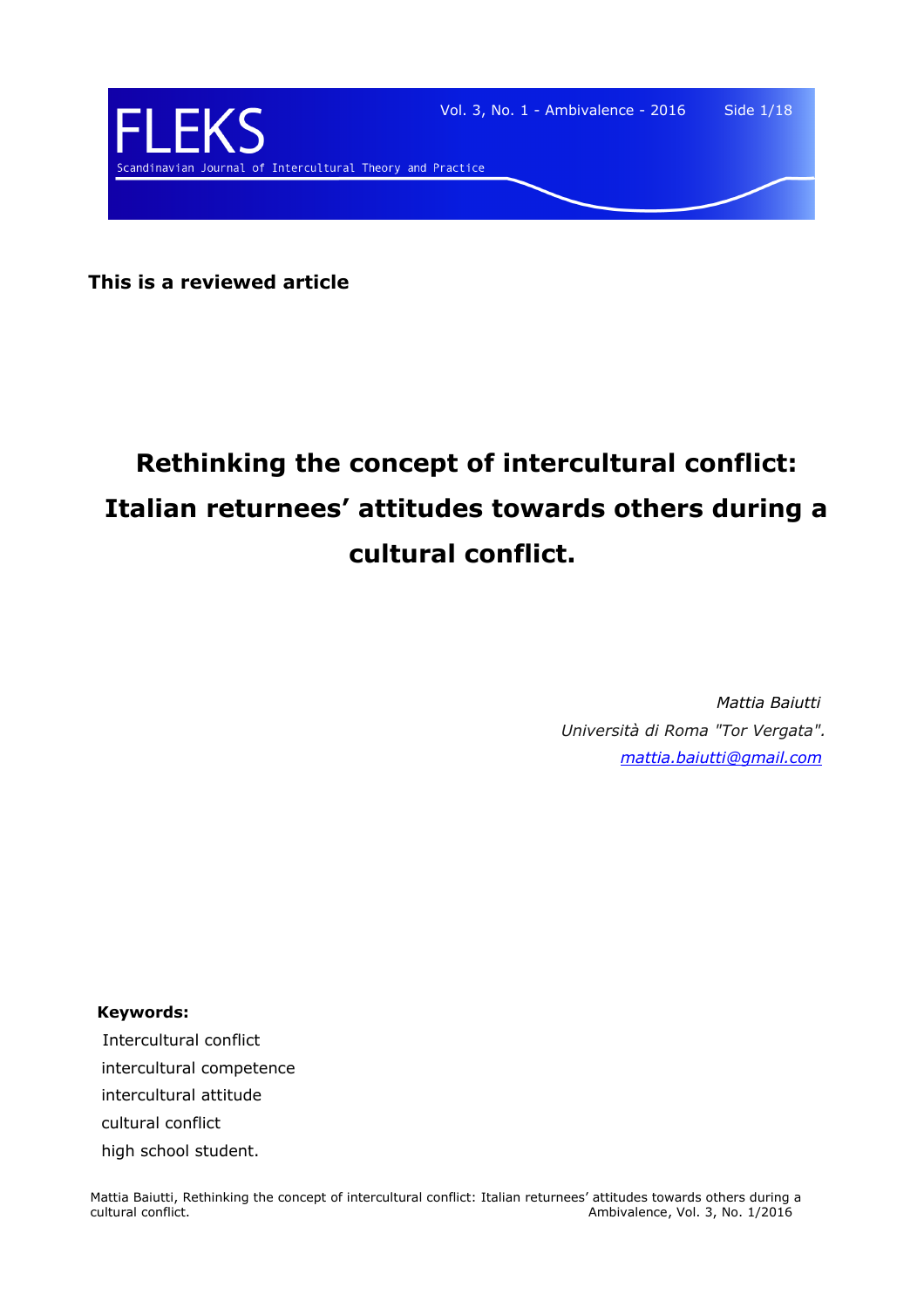### **Abstract**

*The article aims to rethink the concept of intercultural conflict. Specifically, I argue that the use of the adjective "intercultural" within 'intercultural conflict' is usually an expression of rhetorical discourse or is not appropriate. Following a semantic analysis I show that a cultural conflict, here conceptualized as incompatibility of cultural values between a minimum of two people belonging to different cultural backgrounds, might be described as an intercultural conflict. This is possible if the interactants, rather than focussing on solutions, adopt an 'intercultural attitude' (comity, ethical relativism, critical self-reflection, openness toward a potential change, suspending judgment, reframing meanings, curiosity, respect, and self-decentralization) between them. Existing theoretical concepts are explored through qualitative research examining supposedly interculturally competent high school students' (after one scholastic year abroad) attitudes towards others during a cultural conflict. The study shows that curiosity and respect towards others might be considered as preconditions for a true dialogue. Two main attitudes emerge from the analysis: the multicultural one and the intercultural one. The former corresponds to respect for the different ideas of others. The second is exemplified by true interaction between interactants who seek a deep understanding of what is behind the point of view held by themselves and others. Adopting an intercultural attitude, they make all possible efforts to truly encounter each other's otherness.*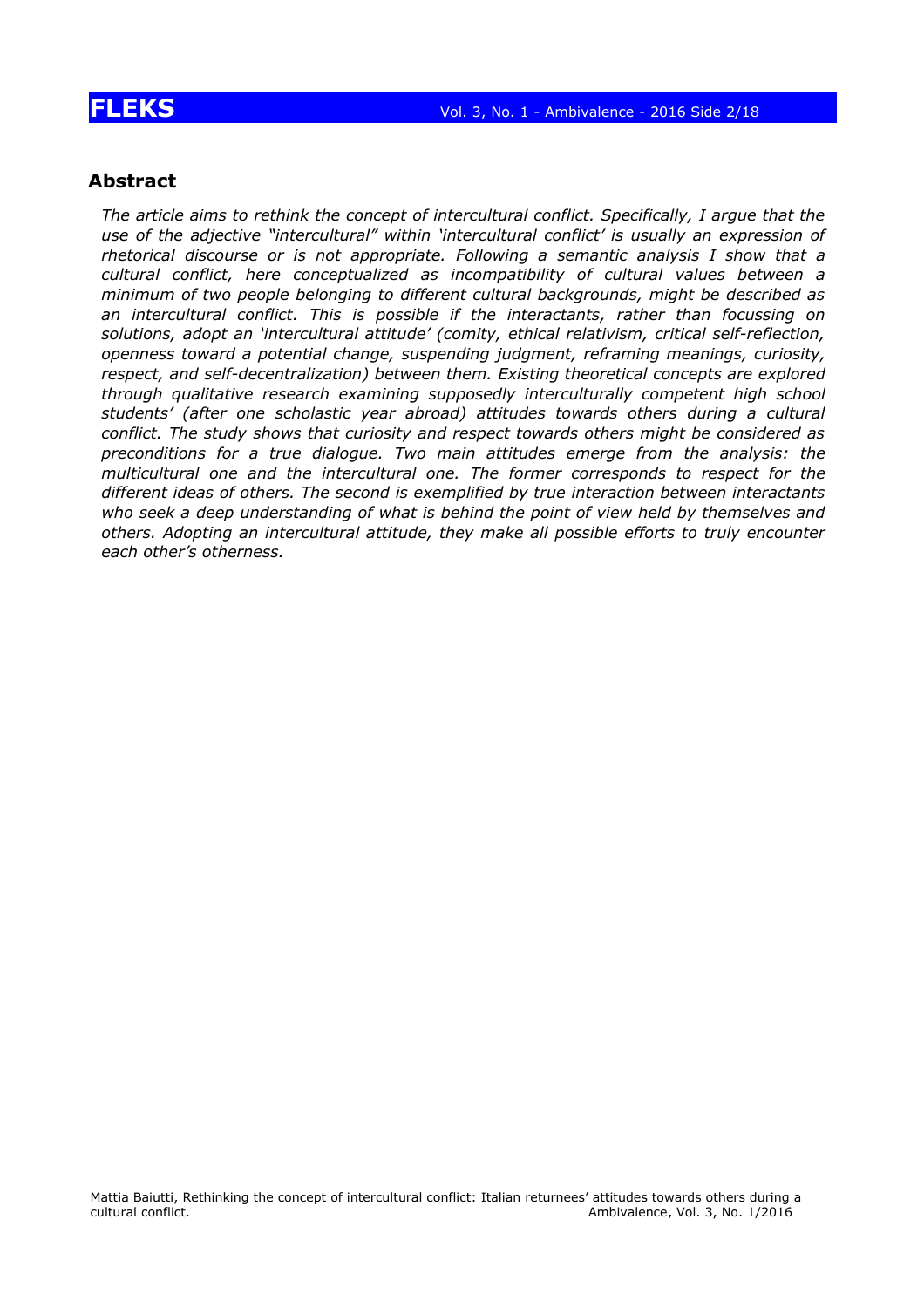

We have got on to slippery ice where there is no friction and so in a certain sense the conditions are ideal, but also, just because of that, we are unable to walk. We want to walk: so we need *friction*. Back to the rough ground!

*L. Wittgenstein (Philosophical investigations)*

### **1. Introduction**

In this era of globalization, new technologies and other radical changes, such as cheaper and faster transportation, have brought a growth of virtual and real migration. As a result, more than ever before, people who belong to different cultural backgrounds<sup>[1](#page-2-0)</sup> inevitably have to live and work together. New social orders, as well as new local and global orders seem to be necessary because, as Dan Landis argues, "migrations are likely to produce inter-ethnic conflict which will become severe and on a scale not seen before if not handled with sensitivity and creativity" (2008: 346).

Several scholars (e.g., Gundara, 2000, 2014) and international organizations (e.g., Council of Europe, 2008; Council of the European Union, 2008; Unesco, 2013) have stated that one possible way to manage and, hopefully prevent, such conflicts could be to encourage the development of interculturality among citizens. However, it is important to maintain firmly a "critical vigilance" (Weil, as quoted in Phipps, 2014: 110) on suggestive claims to interculturality and to uncover the various "discourse[s]" (Blommaert, 2005) around this concept. Applying what Wittgenstein calls grammatical investigation (1958: 37), understanding the meaning of the words focusing on their "use" (1958: 18) within "language-game[s]" (1958: 10), we should unmask and understand rhetoric<sup>[2](#page-2-1)</sup> (Perelman & Olbrechtd-Tyteca, 1958; Zoletto, 2002, 2008, 2012; Albarea & Zoletto, 2006) hidden behind claims to interculturality<sup>[3](#page-2-2)</sup>.

As history has shown, living together peacefully is not automatically natural or simple. In order to do this, one often heard suggestion is that people with different values and beliefs, languages, religious, norms, gender, ethnicity, and ways of thinking should acquire competences that are similar to those once only ambassadors and diplomats were expected to develop (Byram, 1997: 1; Spitzberg & Changnon, 2009: 7). More specifically, it seems to be essential and urgent for all citizens who live in today's diversifying and heterogeneous societies to acquire what scholars and international agencies define as 'intercultural

<span id="page-2-0"></span><sup>1</sup> Against an essentialist conceptualisation of culture (Holliday, 2010, 2011), the idea of cultural backgrounds used here is drawn from a wider concept of culture, which also takes account of elements such as gender, age, and social status. It is a dynamic concept, which is linked to the biographies of individuals (or groups) and their interactions in specific, heterogeneous contexts (Zoletto, 2012).

<span id="page-2-1"></span><sup>2</sup> The concept of rhetoric is understood here as a "strings of words, images and arguments by which individuals, groups and organizations try to support and make effective their cultural, social and political claims and project" (Zoletto, 2008: 350).

<span id="page-2-2"></span><sup>3</sup> Different methods might be involved in order to weaken such rhetorical discourses. For instance, as far as intercultural dialogue goes, Alison Phipps has adopted an ethnographic approach in order to emphasize that intercultural dialogue does not work and make sense everywhere: for example she argues that intercultural dialogue might be "dangerous when used in situations of conflict, vulnerability, insecurity and aggression" (Phipps, 2014: 115). By contrast, the power hierarchies and the paradoxes of the governance of diversity included in the White paper on Intercultural Dialogue (2008) have been revealed with a lexical and semantic analysis conducted by Lähdesmäki and Wagener (2015).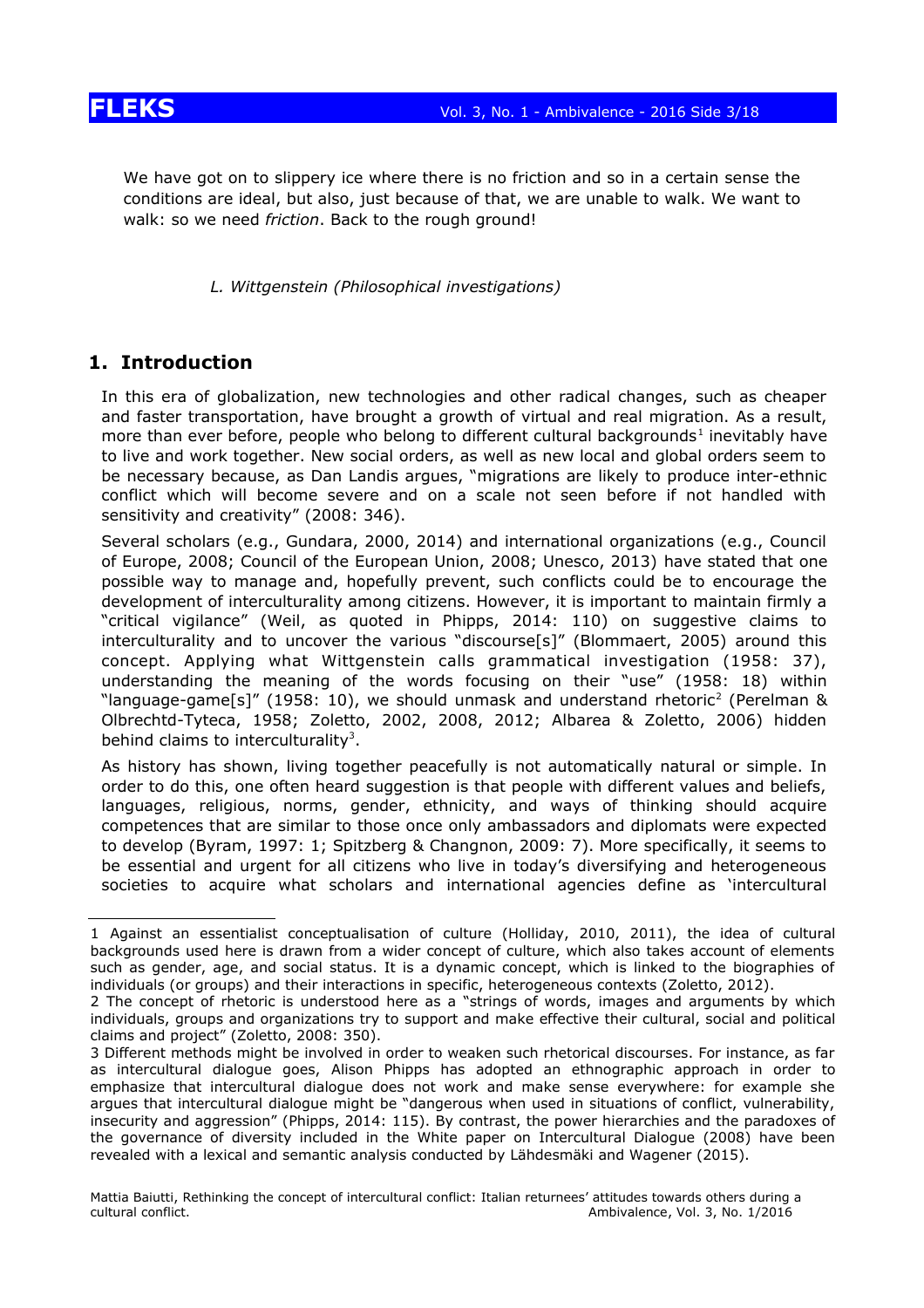# **FLEKS** Vol. 3, No. 1 - Ambivalence - 2016 Side 4/18

competence' (e.g., Barrett, 2011; Bennett, 1993; Byram, 1997; Fantini, 2000; Deardorff, 2006, 2008, 2009; Hunter, White & Godbey, 2006; Spitzberg & Changnon, 2009; Bortini & Motamed-Afshari, 2012; Unesco, 2013; Portera, 2014).

Discussing the complex and contested nature (Spitzberg & Changnon, 2009) of intercultural competence in greater depth is beyond the scope of this article. Rather, the focus is on one specific and thorny aspect of this competence: the ability to manage cultural conflicts, or, as some scholars have labelled them, intercultural conflicts. More specifically, what is the interculturally competent person's attitude towards others during a cultural conflict?

At the same time, the expression "intercultural conflict" might appear meaningless or at least unclear. Indeed, how may a conflict be intercultural? Is intercultural conflict synonymous with cultural conflict? It is interesting that sometimes scholars tend to use the term intercultural conflict without an adequate explanation of what they mean by it, leaving it vague.

The paper seeks to understand some of these issues. Precisely, the driving questions of this paper are the following:

- What might intercultural conflict mean?
- What is the attitude of an interculturally competent person towards others during a cultural conflict?

Therefore, the purpose of this article is twofold:

- To introduce a theoretical discussion about the concept of intercultural conflict; and
- By way of illustration, to provide an empirical example by exploring the attitude of supposedly interculturally competent people (high school students who participated in an annual exchange program) towards others during a cultural conflict.

The article is divided into four parts. Firstly, the article presents and critically discusses a selection of theories and definitions relevant to the above questions. In this section I especially consider the development of intercultural competence of high school students after one year abroad in order to explain why I have investigated students' attitudes towards others during a cultural conflict. This section also draws attention to the general conceptualization of the adjective "intercultural" in an attempt to avoid misunderstanding in my argumentation on intercultural conflict. I refer mainly to Portera's (2008, 2011; Gundara & Portera, 2008) semantic analysis of intercultural education in Europe. Moreover, Stella Ting-Toomey & John G. Oetzel's (2013a; see also 2001, 2013b; Ting-Toomey, 2007a, 2007b, 2009; Oetzel, Dhar, & Kirschbaum, 2007) definition of intercultural conflict, one of the most influential ones, is briefly presented and problematized. Consequently, diverse theoretical reflection on the concept of intercultural conflict is addressed.

The second part of the article presents a description of the empirical research and its limitations.

In the third part, findings of the empirical research are presented and critically discussed. This part demonstrates that two different attitudes towards others during a cultural conflict emerged from the data gained from high school students who spent one year abroad, here called returnees. I define these attitudes as multicultural and intercultural. The final part presents general conclusions emerging from insights on the theoretical concepts gained through the empirical research.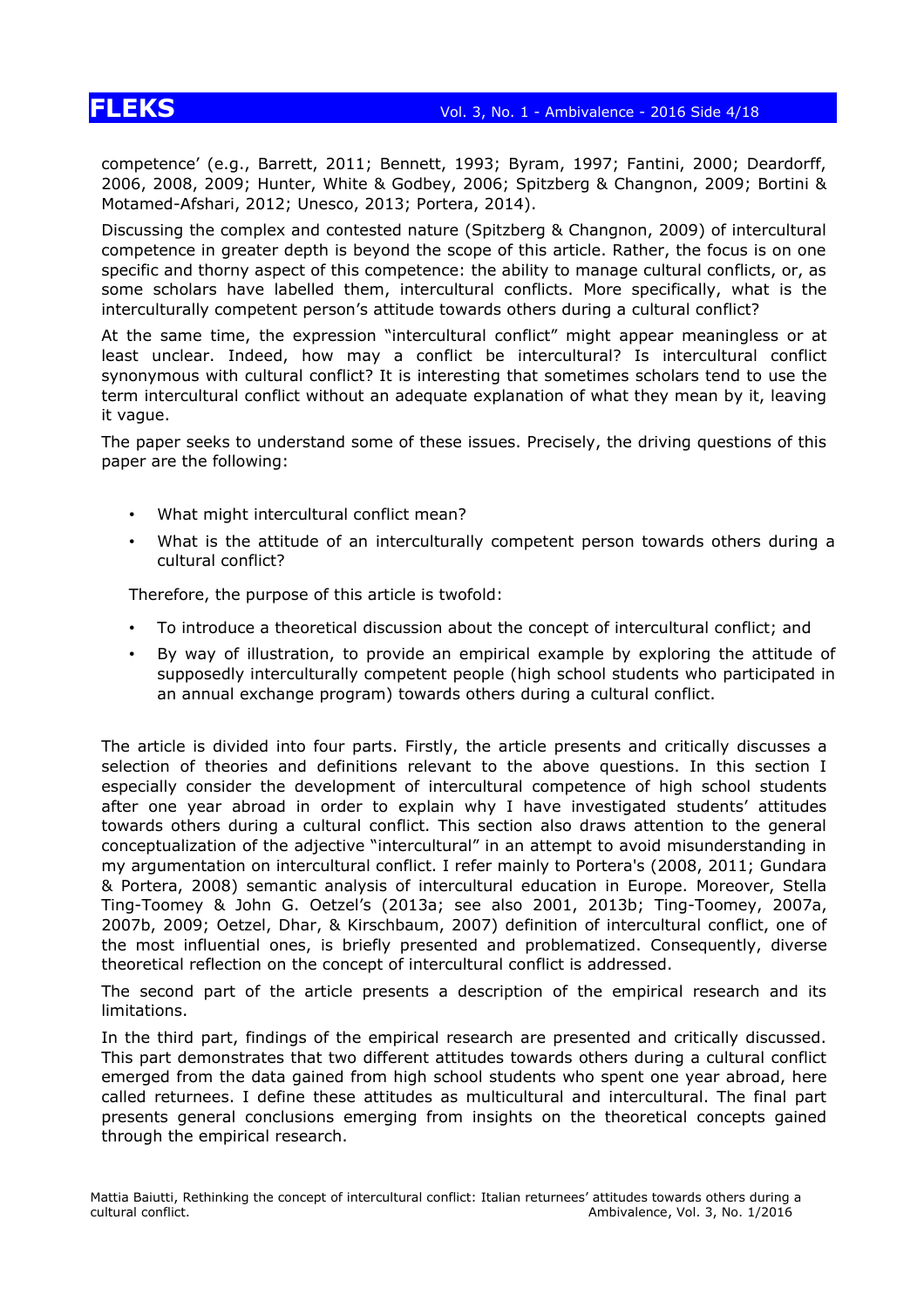### **2. Relevant theoretical concepts and definitions**

### **2.1 Student mobility and intercultural competence**

A changing world is a world that questions education. Consequently, school institutions cannot ignore the fact that today's citizens need new competences, such as intercultural ones. Accordingly, educational institutions should create and encourage suitable programs, activities, and experiences to allow students to develop the knowledge, skills and attitudes that are necessary to live and work within heterogeneous and interconnected societies.

Intercultural and international education, which has gradually become more crucial and urgent, is currently understood as "the most appropriate response to the challenges of globalisation and complexity" (Portera, 2008: 488. See also, 2011).

Student mobility represents a valuable means of promoting intercultural and international education. From a pedagogical point of view, this particular kind of migration takes place in formal, non-formal and informal contexts. One meaningful outcome of this kind of student experience is the development of intercultural competence (Deardorff, 2006: 241). Studying abroad, however, is not enough to become an interculturally competent individual (Deardorff, 2009). Before, during and after an intercultural experience, adequate preparation is required (Savicki, 2008; Deardorff, 2008, 2009) because, as Deardorff notes, "intercultural competence doesn't just happen" (2009: xiii).

Research concerning the topic of intercultural competence and student mobility is usually focused on students in higher education. Few theoretical and empirical studies have paid attention to high school students (eg., Ruffino, 1981a, 1981b; Hansel, 1986; Unesco, 1987; Hammer, 2005).

However, one study is important to mention: that conducted by Mitchell R. Hammer (2005) in partnership with *AFS Intercultural Programs*. Hammer's research aimed to assess the impact of the AFS study abroad experience. A total of 2100 high school students from nine countries participated in the study and they were evaluated before, during and after a program abroad. Out of the total number, 1500 were AFS participants who lived and studied in another country for ten months and 600 were peers who did not have an experience of study abroad. The study was based on a comprehensive model for measuring one's intercultural sensitivity, the Developmental Model of Intercultural Sensitivity (DMIS), created by Milton Bennett (1993). The principal measurement tool used was the IDI (Intercultural Development Inventory) designed by Hammer, Bennett and Wiseman (2003). The tool allows an interpretation of an individual's predominant worldview in terms of how he or she experiences other cultures. The empirical research demonstrated that the benefits received from a long-term international school program, beyond the foreign language fluency levels achieved, personal growth, and a wider knowledge of the host culture, include a development of intercultural competence defined as "the capacity to generate perceptions and adapt behaviour to cultural context" (2005: 2).

This extensive study has demonstrated that high school students, living completely within a different cultural environment and coping with rather new and unfamiliar difficulties, have often developed intercultural competence. Therefore, assuming that returnees are interculturally competent, they are eligible to be investigated in order to explore their attitudes when they experience cultural conflicts, as the empirical research, presented here, has done.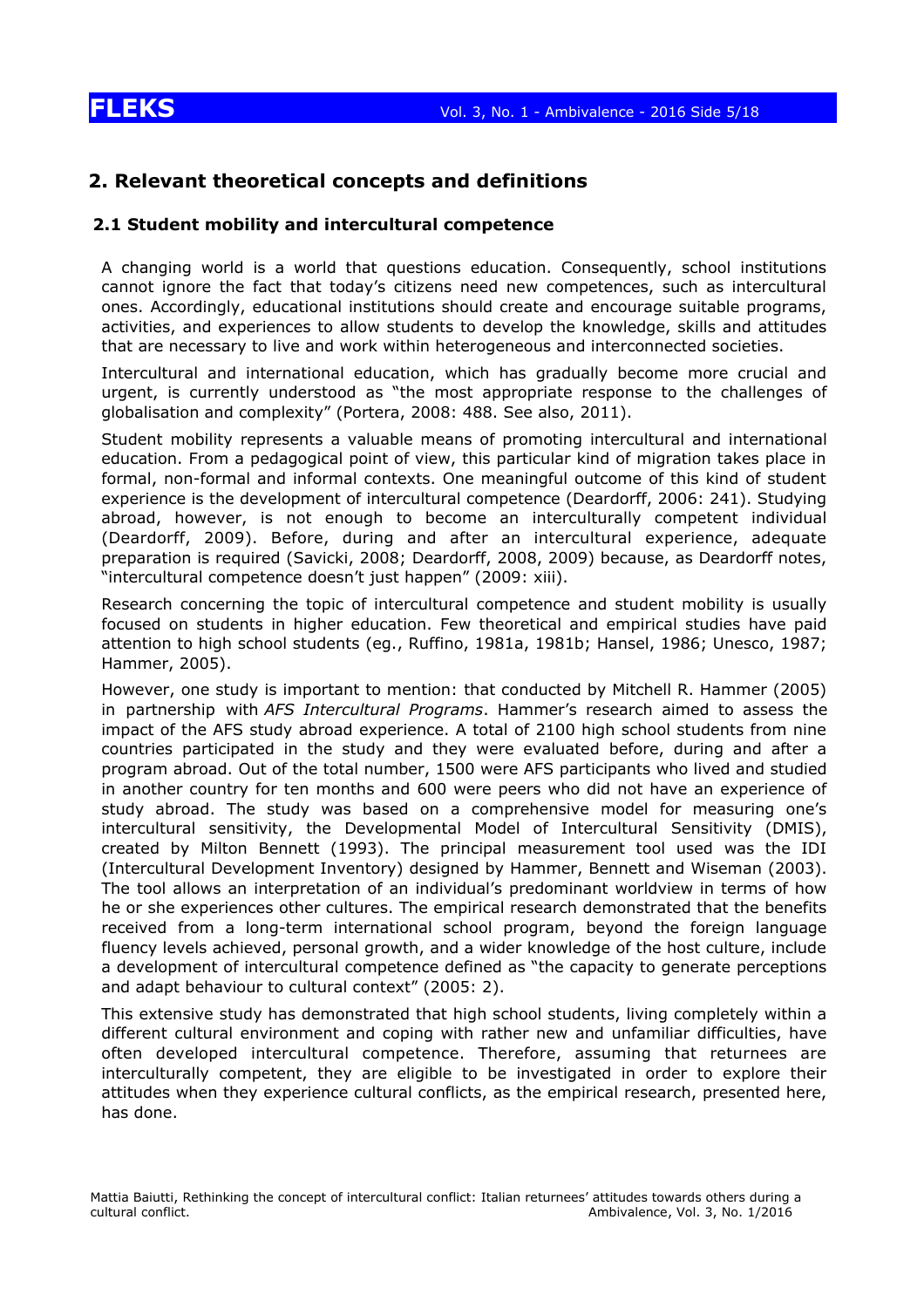### **2.2 "intercultural" and 'intercultural attitude'**

Before beginning the discussion about intercultural conflict, it is helpful to clarify how this article uses the adjective "intercultural". "Intercultural" is an umbrella adjective used in many different and not necessarily compatible ways: "there is an on-going failure to provide a clear semantic definition or distinct epistemological foundation for the concept" (Portera, 2008: 484). To rectify this lack of clarity, this article draws upon Portera's chronological and semantic analysis (2008; 2011; Gundara & Portera, 2008) of intercultural education in Europe.

Portera (2008, 2011; Gundara & Portera, 2008) argues that, even though the concept of intercultural education has been adopted since the 1990s in European documents and English-language books, it usually overlaps with other concepts such as transcultural and multicultural education. Although the differences between trans-/multi-/inter-cultural education are not necessarily fixed, Portera attempts to reduce, if not eliminate, the semantic ambiguity among these concepts.

To begin with, transcultural education "refers to elements spreading through culture (as in *cross-cultural psychology* or *transcultural psychiatry*)" (Portera, 2011: 18). Relying on the theory of cultural universalism, this kind of education aims "to develop common universal elements: respect, peace, justice, environmental protection, human dignity, autonomy, etc." (Portera, 2008: 484). However, Portera points out some risks hidden behind this worthy approach: firstly, it seems to underpin an unrealistic unitary vision of the world which, in reality, is heterogeneous and fragmentary (Portera, 2008, 2011). Moreover, this approach could become a "new and further form of cultural imperialism" (Portera, 2008: 484) imposing European, or Western, values. Finally, the risk is that everything will be labelled and generalized "uncritically as 'human' without appropriately respecting actual cultural differences" (Portera, 2008: 485).

On the other hand, the purpose of multicultural (or pluricultural) education is to "respect diversities", which means that "the main educational aims are acknowledgment and respect of cultural differences" (Portera, 2008: 485). This kind of approach is based on the principle of cultural relativism (Portera, 2011). Again, several possible risks arise. Firstly, ideas such as culture, social stratification and hierarchical groups may be conceptualised in a static and rigid way (Portera, 2008, 2011). Sometimes, this approach in education might also reduce diversity to concepts "limited to folksy or exotic style" (Portera, 2011: 19) in which people have to identify their cultures (as a pre-configured box) of origin.

Different again is the concept of intercultural education, which Portera defines as a true "Copernican revolution" (2008: 485; 2011). Within that approach, concepts involved in interculturality, such as identity and culture, have to be thought of as something dynamic and evolving, rather than rigid and fixed. Otherness is assumed to offer richness and opportunity. Portera asserts that the intercultural approach, transcending universalism and relativism, "builds up a new synthesis with improved chances of dialogue, exchange and interaction" (Portera, 2011: 20). This idea seems to be fascinating, but, at the same time it is quite unclear, and potentially, rhetorical. Indeed, Portera does not explain precisely what he means by synthesis, how this synthesis is created, or how it resolves or deals with inevitable sensitive and thorny issues, such as cultural dilemmas.

Nonetheless, for the purpose of this article, it is important to emphasize that "the prefix 'inter' [in interculturality] describes the relationship, the interaction, the exchange between two or more persons" (Portera, 2008: 486). In line with this concept of interculturality, I assume that the use of the adjective "intercultural" has a significant correlation with the idea of interaction, an action between (Baiutti, 2015) two or more poles (individuals or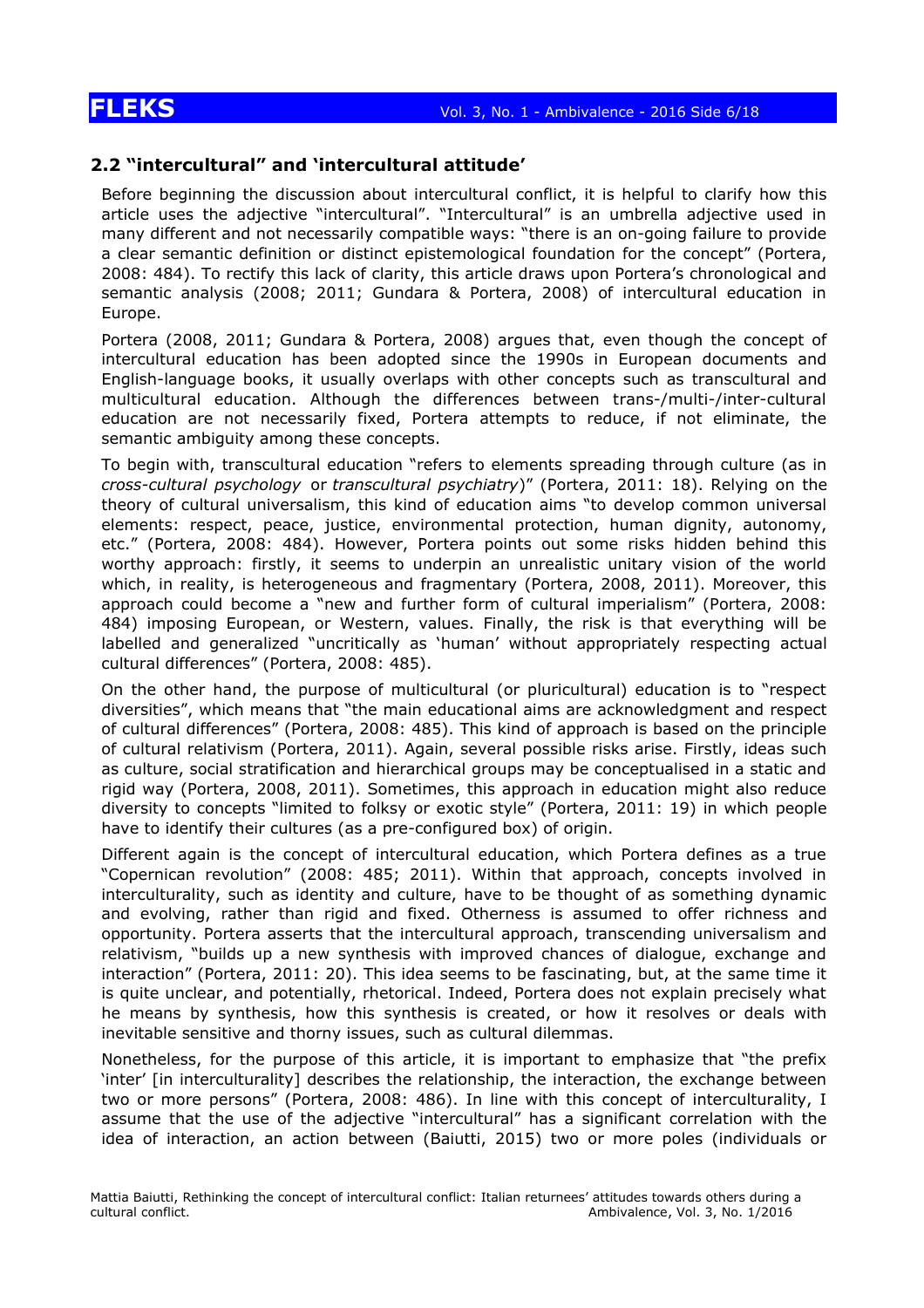# **FLEKS** Vol. 3, No. 1 - Ambivalence - 2016 Side 7/18

groups). As Portera states "there is a game, an 'interaction', between people with different ethnic, linguistic and cultural backgrounds in which the aim is not assimilation or fusion, but encounter, communication, dialogue, contact, in which roles and limits are clear, but the end is open" (2008: 488). Consequently, the adjective "intercultural" implies a project, a process of mutual exchange where each person acknowledges the other and is acknowledged by the other. However, this encounter is not always automatic and devoid of threat.

The implicit assumption here is that one of the principal means of dealing more effectively with this kind of encounter is to adopt an attitude, which I call an "intercultural attitude", towards the other. An intercultural attitude is here conceptualized as a sincere attitude of comity (Landis, 2008), ethical relativism, critical self-reflection (Barnett, 1997; Fisher-Yoshida, 2005), openness towards a potential change, suspending judgment, reframing meanings, curiosity (Byram, 1997; Deardorff, 2006), and self-decentralization.

In summary, the adjective "intercultural" is used to mean an interaction between people who have different cultural backgrounds. This interaction is a space where real encounters take place, contacts among differences. However, this interaction might be complicated. Therefore, an intercultural attitude is required in order to facilitate a more effective management of this kind of interaction.

### **2.3 Intercultural conflict**

As mentioned above, communicating with people who belong to different cultural backgrounds may not be straightforward and may involve complications. Our daily life provides evidence of this. Various factors, such as different communication styles, languages, norms, beliefs and values, behaviours, or historical implications, might transform an encounter into a conflict<sup>[4](#page-6-0)</sup>, generally called a cultural conflict. The same notion of "conflict", and how to deal with it, might become a reason for disagreement because it varies across contexts, and individuals.

A general discussion about conflicts, however, is not the aim of this article. The focus is on the intercultural conflict at the micro level (interpersonal). One of the most influential definitions and models of intercultural conflict is that drawn up by Ting-Toomey & Oetzel (2013a; see also 2001, 2013b; Ting-Toomey, 2007a, 2007b, 2009; Oetzel, Dhar, & Kirschbaum, 2007). They define

*intercultural conflict* . . . as the implicit or explicit emotional struggle between persons of different cultural communities over perceived or actual incompatibility of cultural ideologies and values, situational norms, goals, face orientations, scarce resources, style/processes, and/or outcomes in a face-to face (or mediated) context within a sociohistorical embedded system (2013a: 635).

How is the word "intercultural" used here? Within this definition, it is not clear which role the adjective "intercultural" plays. As described above, I argue that in order to use this adjective it is necessary that a true encounter between the two parties occurs. Instead, the quoted definition simply seems to focus on describing the situation ("implicit or explicit struggle between persons of different cultural communities") and the reasons why a conflict takes place ("perceived or actual incompatibility of cultural ideologies and values, situational norms, goals, face orientations, scarce resources, style/processes, and/or outcomes in a

<span id="page-6-0"></span><sup>4</sup> For a detailed literature review concerning approaches and definitions of conflict communication see Putnam, 2013.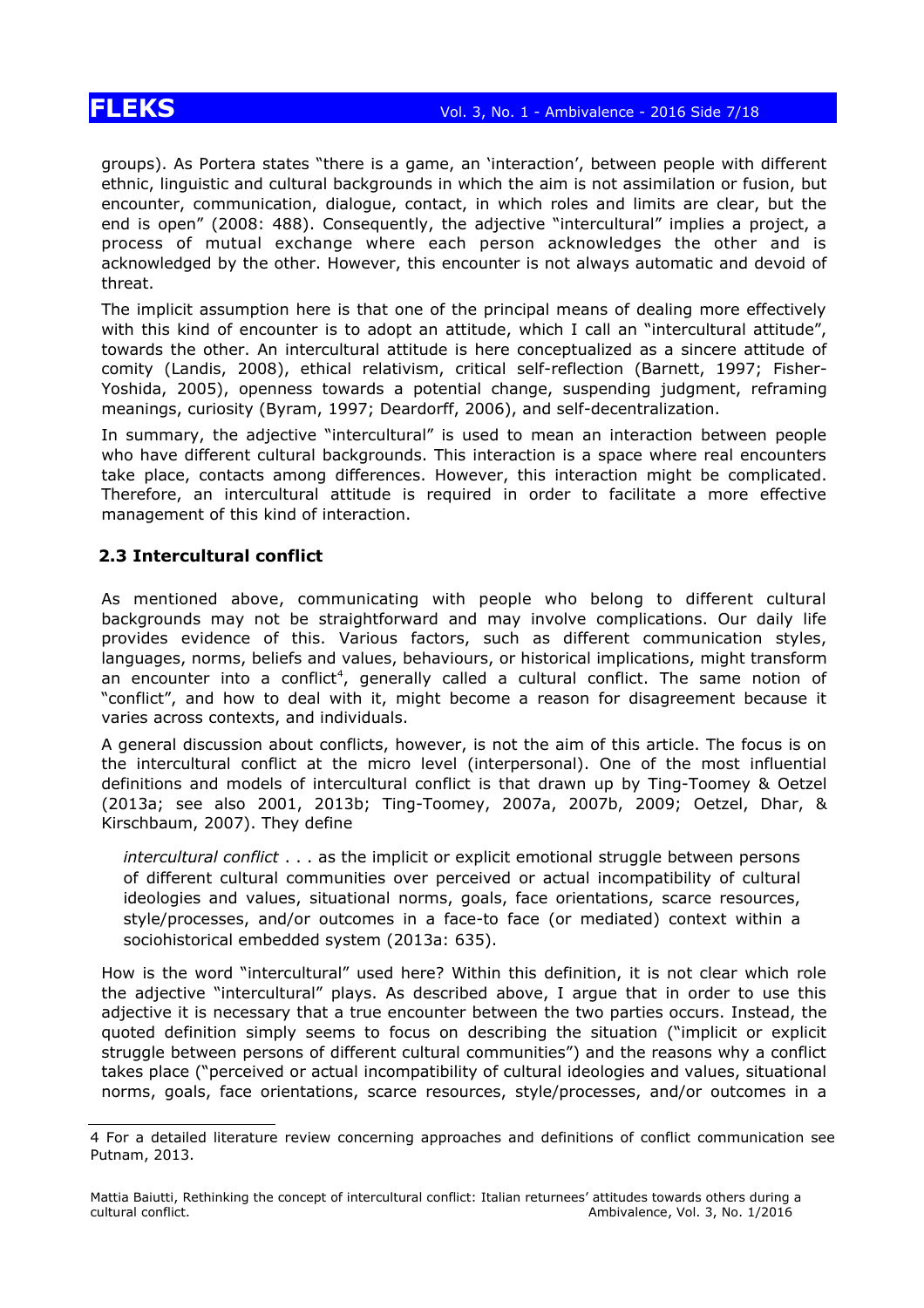face-to face (or mediated) context within a sociohistorical embedded system"). Here, likely, "intercultural" is linked to the idea of "different cultural communities". In other words, it seems that because the conflict arises from different cultural backgrounds, then it is appropriate to call it "intercultural". But, as already discussed above, this labelling is an epistemological mistake or, at least, (fashionable) rhetorical discourse.

Moreover, this definition seems to contrast with the dynamic idea of culture, as understood in an intercultural approach. This suspicion is confirmed when Ting-Toomey & Oetzel define culture as "a learned system of traditions, symbolic patterns, and accumulative meanings that fosters a particular sense of shared identity-hood, community-hood, and interaction rituals among the aggregate of its group members" (2013b: 763). This kind of simplified notion of culture seems grounded on several uncritical assumptions. The first assumption is that cultures "would unequivocally shape the values and social acts of people"<sup>[5](#page-7-0)</sup> (Zoletto, 2012: 20; author's translation) . Zoletto, quoting Geertz, Wittgenstein, Bateson, and Goffman, argues that "cultures cannot be seen as a top-down batch of rules, imposed upon individuals who should just follow them passively" [6](#page-7-1) (Zoletto, 2012: 21; author's translation). Rather, according to Zoletto, subjects, starting from their face-to-face interactions, establish a given social order, a given culture. This idea seems to echo the concept of "discursive culture" which means to "see culture as discursively constituted" (Shi-xu, 2001: 283). The second assumption is that cultures "would be an already given substance or essence, or at least preconceived and identified"<sup>[7](#page-7-2)</sup> (Zoletto, 2012: 21; author's translation). Zoletto, taking inspiration from sociologists and anthropologists such as Geertz and Augè, argues that "not only must culture be conceived as something which continually changes, but above all, it is impossible to disregard the specific perspective of individuals"[8](#page-7-3) (Zoletto, 2012: 21-22; author's translation). The final assumption is that our societies "would cease only today to be pure and identical to themselves – and would become multicultural – only because they are increasingly frequented by migrants, exponents of other cultures"<sup>[9](#page-7-4)</sup> (Zoletto, 2012: 22; author's translation). Again, the idea arising in this assumption is that culture "would be something fixed which would realize itself through individuals<sup>"[10](#page-7-5)</sup> (Zoletto, 2012: 22; author's translation). But, as Shi-xu argues, "*Human* culture has the deep – rational – capacity to reand trans-form itself" (2001: 283).

For these reasons (absence of the idea of interaction within the definition, and the concept of culture authors use), the use of "intercultural" within Ting-Toomey & Oetzel's definition of intercultural conflict is not appropriate or, at least, is unclear. What I would like to propose here is that the expression "intercultural conflict" makes sense if it is defined by reference to a specific type of attitude within a given context. Cultural conflict is here assumed as the incompatibility of cultural values between a minimum of two people belonging to different cultural backgrounds. I argue that what might transform a cultural conflict into an intercultural conflict, or rather permit a cultural conflict to be described as an intercultural conflict, is the attitude towards the others during the cultural conflict. The prefix "inter" in the word "intercultural conflict" stresses the reciprocal intention to truly encounter the other's otherness. Accordingly, rather than being just a conflict, intercultural conflict is a dialogue space where involved participants put themselves on the line with a deep and

<span id="page-7-0"></span>5 "modellerebbero in modo inequivocabile i valori di riferimento e l'agire sociale delle persone".

<span id="page-7-2"></span>7 "sarebbero sostanze o essenze già date precedentemente, o comunque predeterminate e identificate".

<span id="page-7-1"></span><sup>6 &</sup>quot;le culture non possono essere viste come batterie di regole rigide calate dall'alto su individui che possono solo seguirle passivamente".

<span id="page-7-3"></span><sup>8</sup> "non solo la cultura va concepita come un qualcosa in continua trasformazione, ma soprattutto diventa impossibile prescindere dalla specifica prospettiva degli individui".

<span id="page-7-4"></span><sup>9</sup> "cesserebbero solo oggi di essere pure e identiche a se stesse – e diventerebbero invece multiculturali – soltanto perché frequentate sempre più spesso da migranti esponenti di culture altre".

<span id="page-7-5"></span><sup>10 &</sup>quot;sarebbero qualcosa di definito che si concretizzerebbe in individui".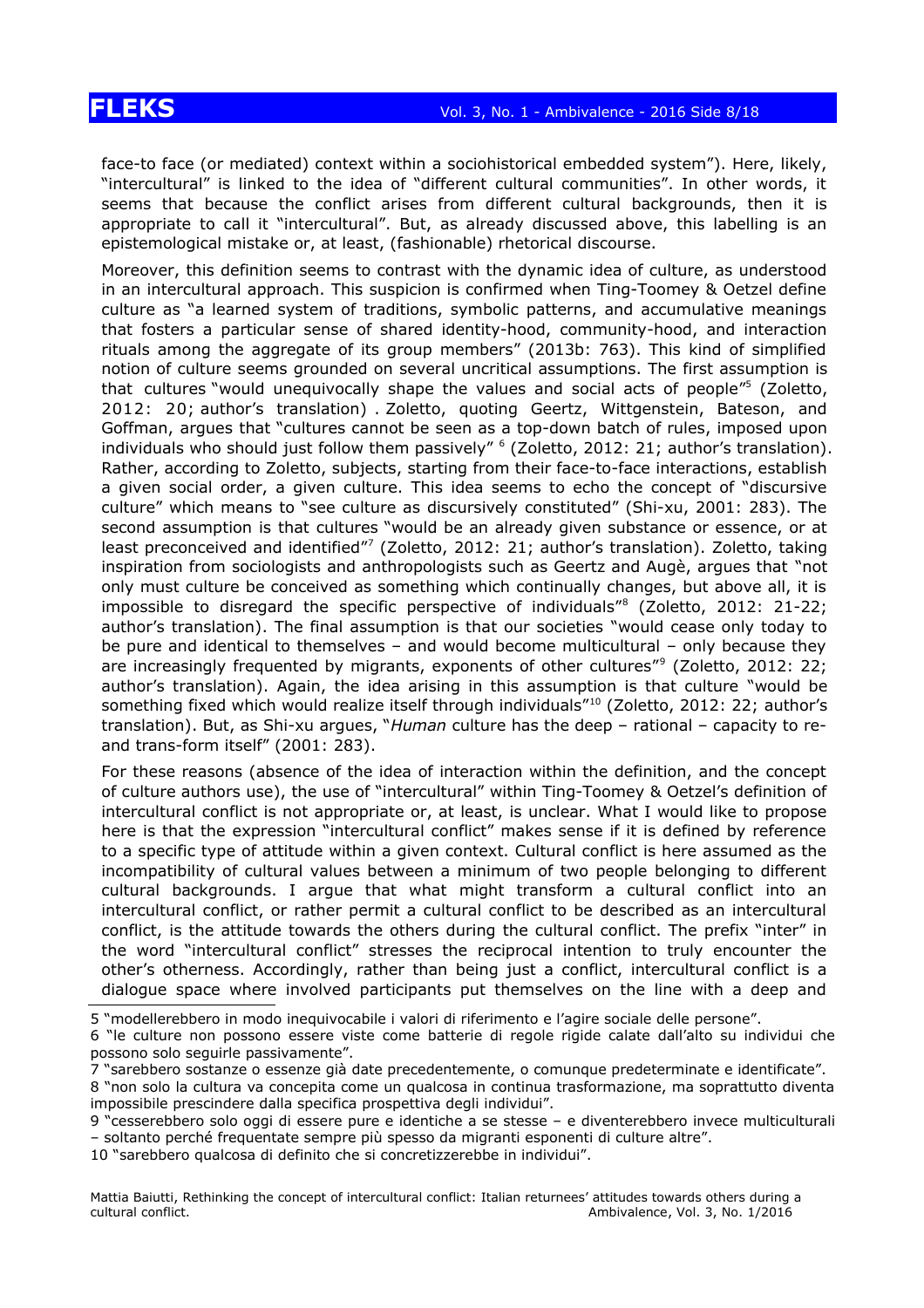authentic engagement in order to experience a real encounter. However, it does not consequently mean that they necessarily achieve an agreement or a solution. Moreover, the idea that the conflict disappears or that it no longer exists is just a kind of rhetorical discourse. What is at stake here is not, or not directly, the result itself, but rather, the way the cultural conflict is approached. Adopting what I have called above an "intercultural attitude" creates a more positive space where participants make all possible efforts to encounter the other (and, in such way, themselves) in their otherness.

In the next section of this article, these theoretical concepts and definitions are explored through a small empirical study.

### **3. Brief description of empirical research**

The data on which this empirical research is based were gathered by semi-structured interviews conducted with eleven participants and analysed with a bottom-up approach. The software employed for analysing the data was Nvivo10 (Mac).

The research participants were Italian study abroad returnees who attended high school and participated in annual study abroad programs during the school year 2012/2013, when they were 16/17 years old. At the time of the interviews all participants were 18 years old except one (in that case informed consent to the research was obtained from the parents). They were selected from three different regions of Italy: Friuli Venezia Giulia (3), Lazio (3) and Sicily (5). The programs analysed are those promoted by the *Intercultura* association, which has been a leading Italian organization in arranging exchange school experiences since 1955. The association is the Italian partner of *AFS Intercultural Programs* and a member of the EFIL (*European Federation for Intercultural Learning*). The participants lived with host families abroad and attended local secondary schools as full-time students. In addition, the program offered learning camps and other experiences that guided and supported the students during their entire experience abroad.

For the purpose of this article I consider only the part of the interview where the returnees were asked to explain how they would deal with cultural conflicts, such as: "*How would you behave if someone told you: 'From my point of view, female genital mutilation is correct'?*"; "*How would you react, if someone stated that homosexuals are not human beings?*"; and "*How do you deal with someone who thinks that the death penalty is necessary?*".

The study has several limitations. The most important concerns the proposed task, which was simply to predict how students would react when someone states something they would perceive as strongly "wrong". In other words the task was just a sort of simulation. More realistic data would have been obtained by trying to observe directly the returnees' attitude during a real cultural conflict, but this was not feasible within the constraints of this study.

Another limitation is that, since teenagers' understandings are likely in constant development and change, it would be worthwhile to compare the findings presented here with follow-up interviews, conducted for example several months or years later, in order to understand possible further development of the participants' attitudes towards others during a cultural conflict.

### **4. Results and discussion**

Based on the data gathered and analysed, this study suggests the following key findings: firstly, curiosity and respect towards others might be considered as preconditions for a true dialogue; and secondly, two main attitudes – a multicultural attitude and an intercultural attitude – emerge from the analysis.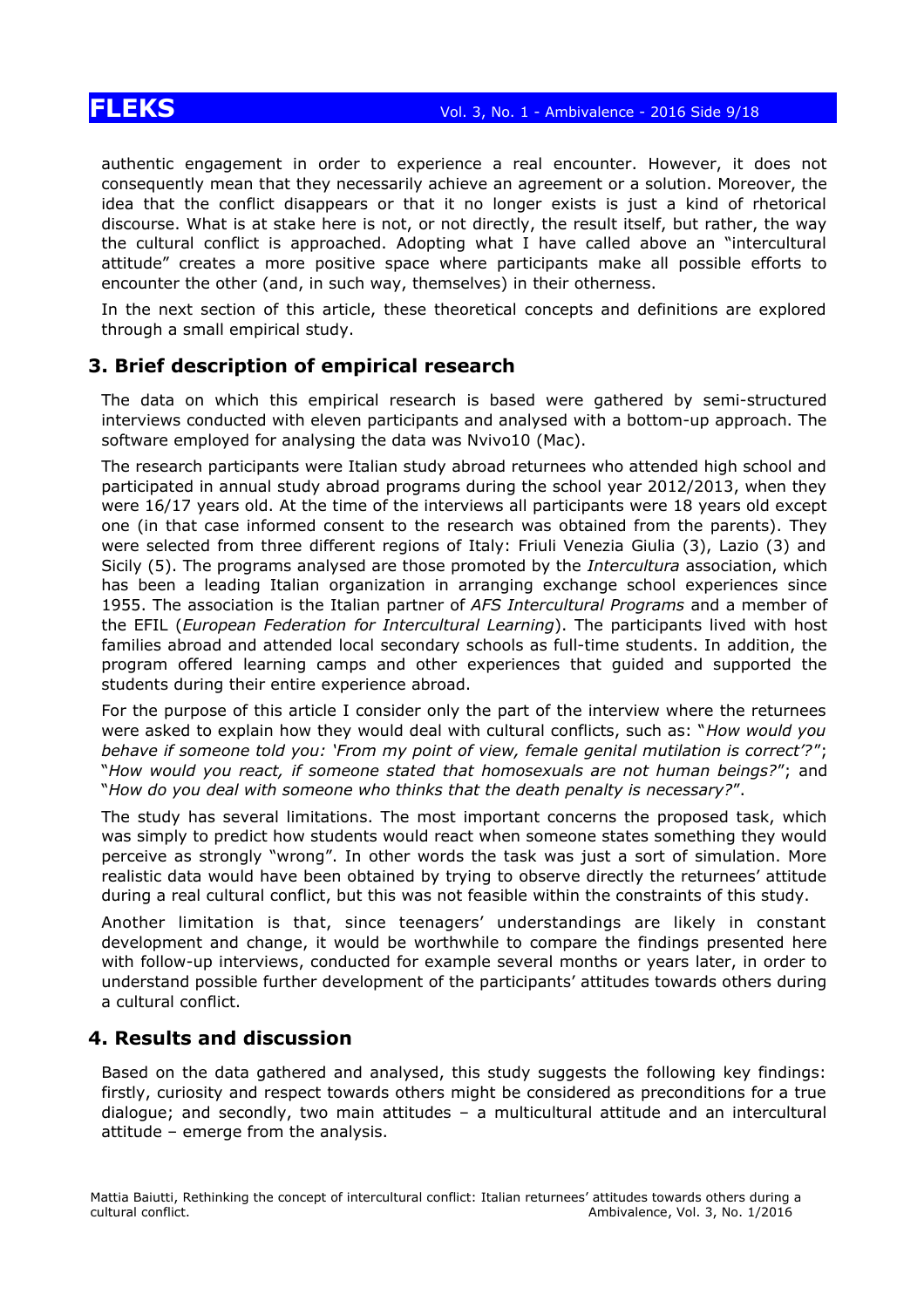### **Finding 1. Attitude towards cultural differences: curiosity and some limits**

All interviewees showed an attitude of curiosity towards cultural differences. For instance, Sofia<sup>[11](#page-9-0)</sup> said "sono stata sempre attratta dalle cose totalmente diverse da me"<sup>[12](#page-9-1)</sup> and when she had to justify the reason why she had attended a study abroad program she answered: "volevo vedere come una stessa cosa può essere vista da un'altra cultura"[13](#page-9-2) . Another example is Sara, who said "ciò che è diverso tendenzialmente fa paura. A me ciò che è diverso tendenzialmente attrae, perché sono curiosa"<sup>[14](#page-9-3)</sup>. Curiosity towards otherness might be considered a necessary precondition for encountering others because sometimes "something absolutely present may be invisible" (Cavell, 1979: 396).

At the same time, several participants observed that curiosity about diversity does not always have to transform all differences into something acceptable. For instance, Matteo stated that, although he is attracted to difference, it is important to adopt an "occhio critico"<sup>[15](#page-9-4)</sup>. General ideas such as "non . . . ci sono cose giuste o sbagliate, ci sono cose differenti<sup>''[16](#page-9-5)</sup> (Silvia), even if they are worthy ideas, sometimes might appear to be merely rhetorical or uncritical discourse:

"è molto facile dire 'A me piacciono tutti, a me vanno bene tutti, non c'ho problema con la gente'. Poi se arrivi là e scopri che no, non è così, magari hai dei problemi con alcuni comportamenti, alcuni tipi di persone non ti piacciono, non ti ci trovi bene, lo sai solo quando fai il passo e vai là e vedi, te lo provi sulla pelle, perché prima è molto più facile dire effettivamente 'Sì, sono aperto! Sì, mi va bene tutto', poi uno arriva là e fa faccia, fa a cazzotti con la realtà che magari non è così<sup>"[17](#page-9-6)</sup> (Roberto).

Therefore, the data show that students thought that statements that tend to be too "politically correct" should be avoided, or at least contextualized, because not all differences are acceptable. The same Sara, indeed, said that "ci sono delle cose basilari su cui non si transige, giustamente"<sup>[18](#page-9-7)</sup>.

Defining a border, however, between differences that are acceptable and those that are not is a complex and controversial issue. Having grown up in a country that purports to have a democratic system of government (Italy), interviewees may be influenced by the culture of human rights and the idea of universalism that arises in them. For example, Matteo said

<span id="page-9-2"></span>13 "I wanted to see how the same thing could be seen from another culture".

<span id="page-9-5"></span>16 "Things aren't right or wrong, but different".

<span id="page-9-0"></span><sup>11</sup> To protect their anonymity, all participants' names have been changed.

<span id="page-9-1"></span><sup>12</sup> "I have always been attracted to things that are totally different from me". I have decided to quote, within the article, the interviews in their original language (Italian); footnotes contain an interpretive translation, as it is impossible to express the richness of the discursive interaction.

<span id="page-9-3"></span><sup>14 &</sup>quot;What is different generally scares most people. For me, what is different, generally, attracts because I'm curious".

<span id="page-9-4"></span><sup>15</sup> "Critical point of view".

<span id="page-9-7"></span><span id="page-9-6"></span><sup>17 &</sup>quot;It is very easy to say 'I like everybody, I get along with everybody, I don't have any problem with anyone'. Then, when you arrive there and you realize that it is not so, maybe you do dislike some behaviors or some kinds of people, you don't like, you really don't feel comfortable with some people, you can only figure this out if you take the plunge and actually you go there and you see, you find out for yourself, because it's easy to say beforehand 'Yes, I'm open-minded! Yes, everything is okay!', then you arrive there and face up to, you crash against a reality, which is not as you thought it was". 18 "There are some things on which a compromise isn't possible, rightly".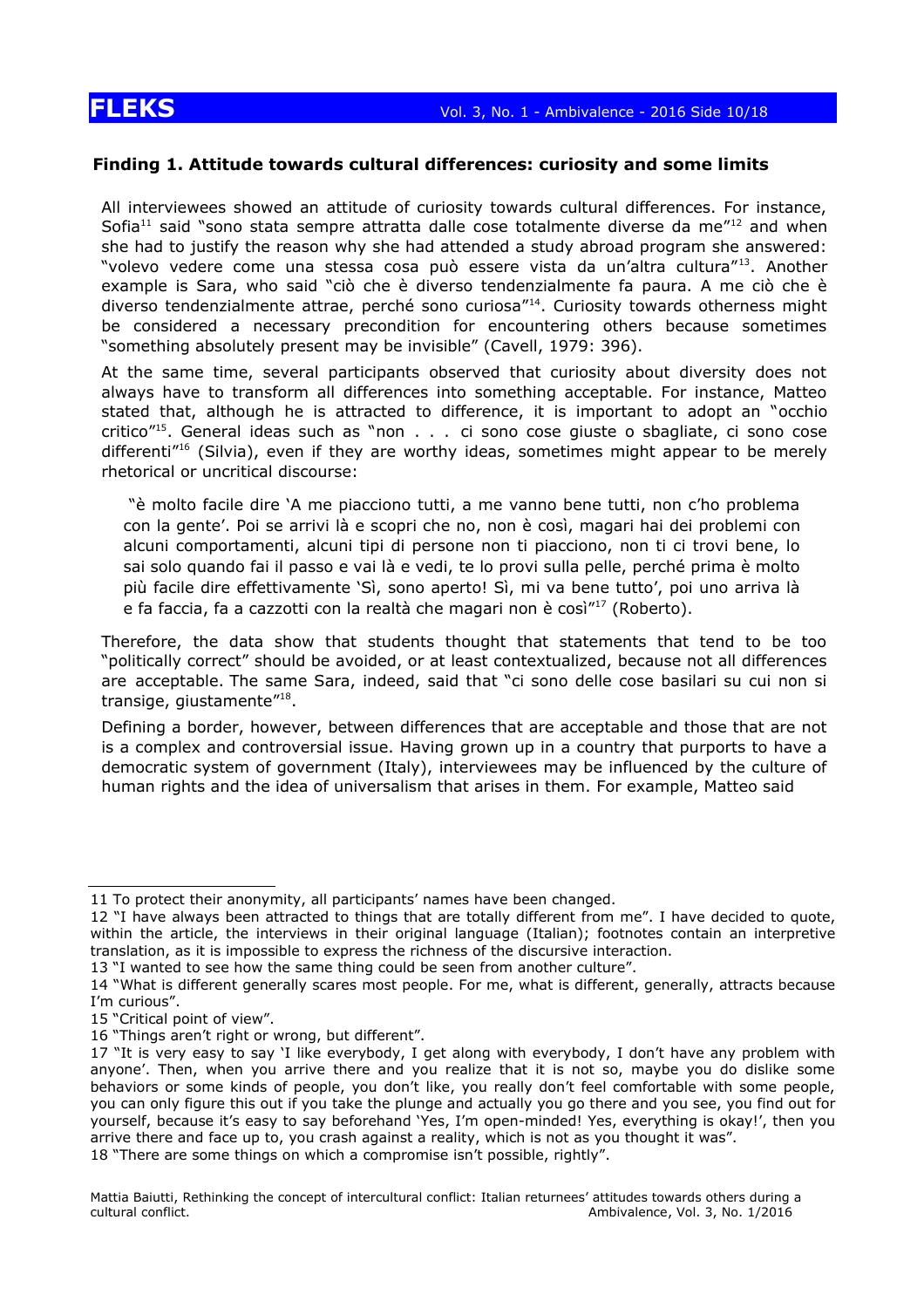

 "c'è qualcosa di oggettivamente intollerabile, questo confine lo sanno tutti dagli indiani, ai giapponesi, ai russi";

"secondo me, diciamo, un minimo di standard su questo confine è insito nell'uomo"; and

"secondo me è fattibile, è fattibile trovare un contatto con tutti, con tutti perché secondo me ogni persona riconosce umanamente, essendo essere umano, essendo imperfetto, sensibile, ciò che è rispettoso verso gli altri, ciò che non lo è"<sup>[19](#page-10-0)</sup>.

The subjects appeared to accept this viewpoint, which exemplifies a kind of universalism echoing Immanuel Kant, uncritically, as something obvious. Indeed, Matteo seems to believe that all human beings, as such, are able to understand where the border is between what is tolerable and what is not, and this border is objective. As we shall see later, those who adopt an intercultural attitude are more open to challenging the idea of objectivity of this assumption.

### **Finding 2. Precondition for a true dialogue: respect towards others**

Another issue is whether there is any necessary precondition for developing a real dialogue between people who are involved in a cultural conflict. Participants observed that reciprocal respect among people is fundamentally necessary; otherwise the attempt to encounter each other is useless. Matteo said that he respects the other but, simultaneously, "esigo egual rispetto"[20](#page-10-1). Reciprocal respect seems to be considered a necessary ground for developing a true dialogue.

These two initial findings show that curiosity towards others and reciprocal respect are preconditions for the development of a dialogue where (potentially) people might truly encounter each other even if they have incompatible points of view.

### **Finding 3. Attitude towards cultural conflict: multicultural**

Bearing in mind Portera's analysis, I would call an attitude which tends to "just" respect differences a "multicultural attitude" towards others during a cultural conflict. A clear example of this attitude is visible in this quote:

"brutto a dirsi, viene prima il rispetto. Non possiamo noi italiani andare in Giappone e uccidere tutti quelli a favore della pena di morte, sarebbe ancora peggio. È una cosa, adesso va beh, è una cosa brutta da dirsi, però è così. Nel senso che io personalmente rispetto, non condivido, ma rispetto"<sup>[21](#page-10-2)</sup> (Matteo).

<span id="page-10-0"></span><sup>19 &</sup>quot;there is something objectively intolerable, everyone knows this border exists from Indians, to Japanese, to Russians"; "from my point of view, let's say, a minimum standard concerning this border is inside every human being"; "from my point of view, it is possible to find a contact with everybody because every person humanly recognizes, being a human being, being imperfect, sensitive, what is respectful towards others and what is not".

<span id="page-10-1"></span><sup>20 &</sup>quot;I demand the same respect".

<span id="page-10-2"></span><sup>21 &</sup>quot;It's not nice to say, but respect first of all. As Italians, we can't go to Japan and kill everyone who stands in favour of the death penalty, it could be even worse. It's not nice to say, but it's so. I mean, I personally respect it, I don't agree with it, but I respect it".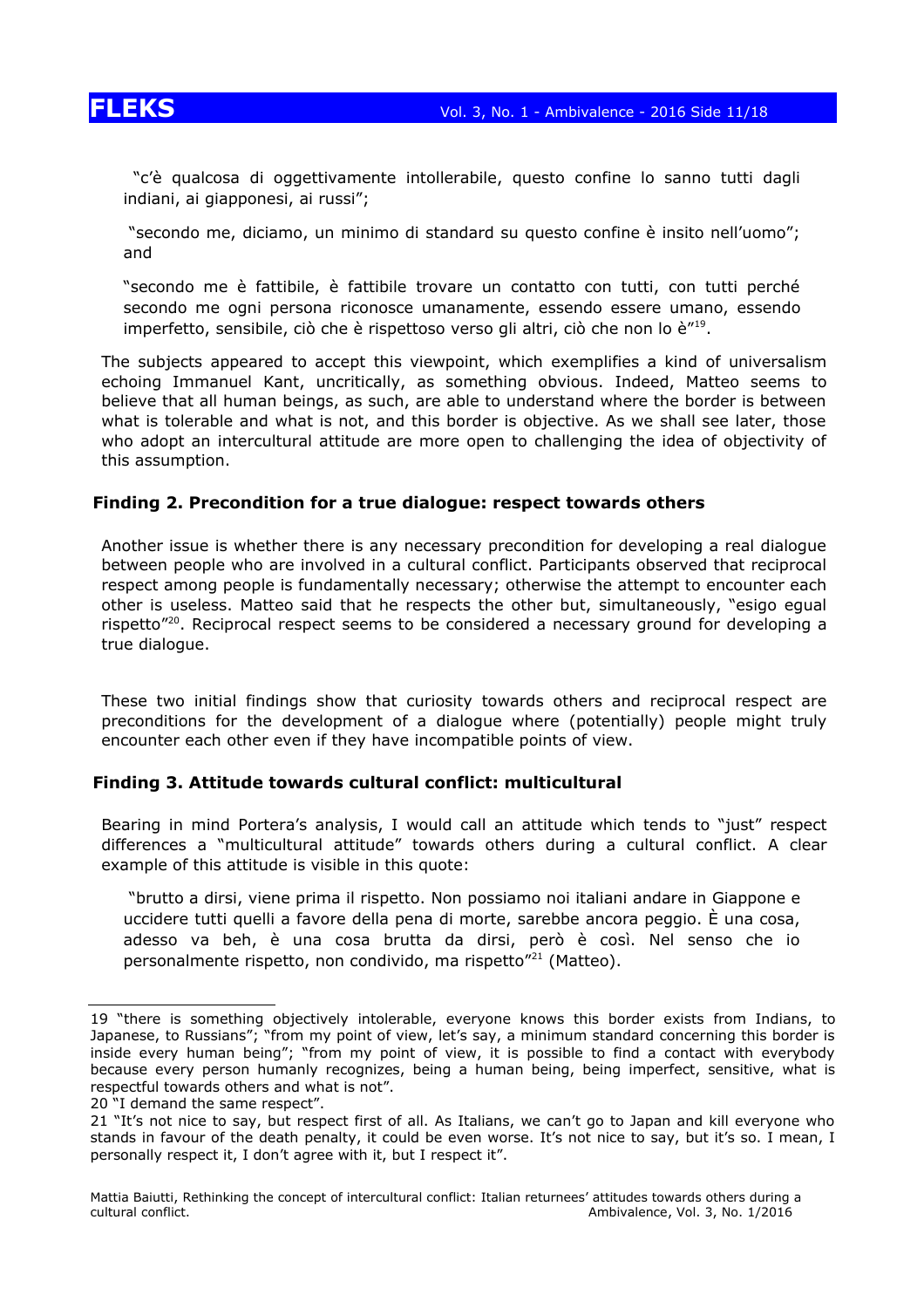From the perspective of a multicultural attitude, respect seems to be understood as the only possible attitude during a cultural conflict. In this case there is not a real effort to enter into dialogue. However, it is important to emphasize that the idea of respect discussed in this sentence is different from the idea of respect claimed as a prerequisite to dialogue. The latter is respect for the person; the former is respect for the person's point of view.

The data have shown that within the multicultural attitude there is a lack of interest toward the motivations that are behind the standpoint of the interlocutors. "Abbiamo usi e costume diversi e la cosa più importante è il rispetto"<sup>[22](#page-11-0)</sup> (Silvia). Differences in values are perceived as a fact, rather than a result of a continuous discourse and interaction. Assuming mere respect for another's point of view hides, or at least simplifies, the complex process that takes place during a cultural conflict. In addition, as Portera points out, among other potential consequences, it seems that one consequence of a multicultural approach may be the adoption of an unconditional relativism.

The data show that a multicultural attitude allows, on one hand, coexistence, based on respect, between people who have incompatible points of view; on the other hand, it does not allow a real encounter between them.

### **Finding 4. Attitude towards cultural conflict: intercultural**

During a cultural conflict, several students would adopt what I have defined above as an "intercultural attitude".

"Io reagire, in primis, cercando di farmi spigare perché 'Tu la pensi così'. Cioè, la prima cosa che faccio non è dirti 'No, guarda, tu hai torto perché io la penso così!'; è 'Tu mi stai dicendo questa cosa, motivala, cerca di farmi capire il perché del tuo pensiero'. Dopo che tu mi dici le motivazioni, io, dopo aver ascoltato, cerco di capire, 'Guarda, secondo me, su questo punto hai ragione, però su quest'altro punto dovresti attenzionare anche l'altra prospettiva"<sup>[23](#page-11-1)</sup>(Giacomo).

"Io dico la mia opinione, dico 'Guarda secondo me, perché così così' cioè dando una motivazione, e chiedendola la motivazione perché non ha senso dire 'Io penso questo, punto', ma 'Perché? Cioè, spiega, argomenta' e io poi, rispetto a questo posso dirti 'Ok sono d'accordo', posso anche cambiare idea se tu mi dici, cioè le motivazioni buone. Quindi magari sento le tue motivazioni, e poi, in base a questo posso dire 'Ah, sai, forse questo aspetto è giusto però guarda secondo me, c'è anche questo aspetto che magari tu non hai visto'. Che comunque, cioè la realtà è una però può essere vista sotto diversi punti di vista"[24](#page-11-2) (Elisa).

<span id="page-11-0"></span><sup>22</sup> "We have different customs and traditions and the most important thing is respect".

<span id="page-11-1"></span><sup>23 &</sup>quot;I would react, initially, by asking you to explain me why 'You think so'. I mean, I would never tell you, as a first thing, 'No, listen, you're wrong about it because I think of it differently!'; 'You're telling me this thing, so justify it, try to make me understand the reasons behind your thoughts'. After you have explained your point to me, after I have listened to it, I will try to understand it, 'Look, from my point of view, you are right on this point, but on the other hand you should also take these other aspects into consideration'".

<span id="page-11-2"></span><sup>24 &</sup>quot;I tell my opinion, I say 'Look, in my opinion, it's that', I mean I give my reasons and I ask for his/her reasons because it doesn't make sense to say 'I think that, stop' but 'Why? Explain, argue your points'. After that I can tell you 'Ok, I agree', I can change my idea if you have given me good reasons. So I hear your reasons and after that I can say 'Maybe this aspect is fine, but, look, in my opinion you should consider also this other aspect'. There is only one reality but it might be seen from different perspectives".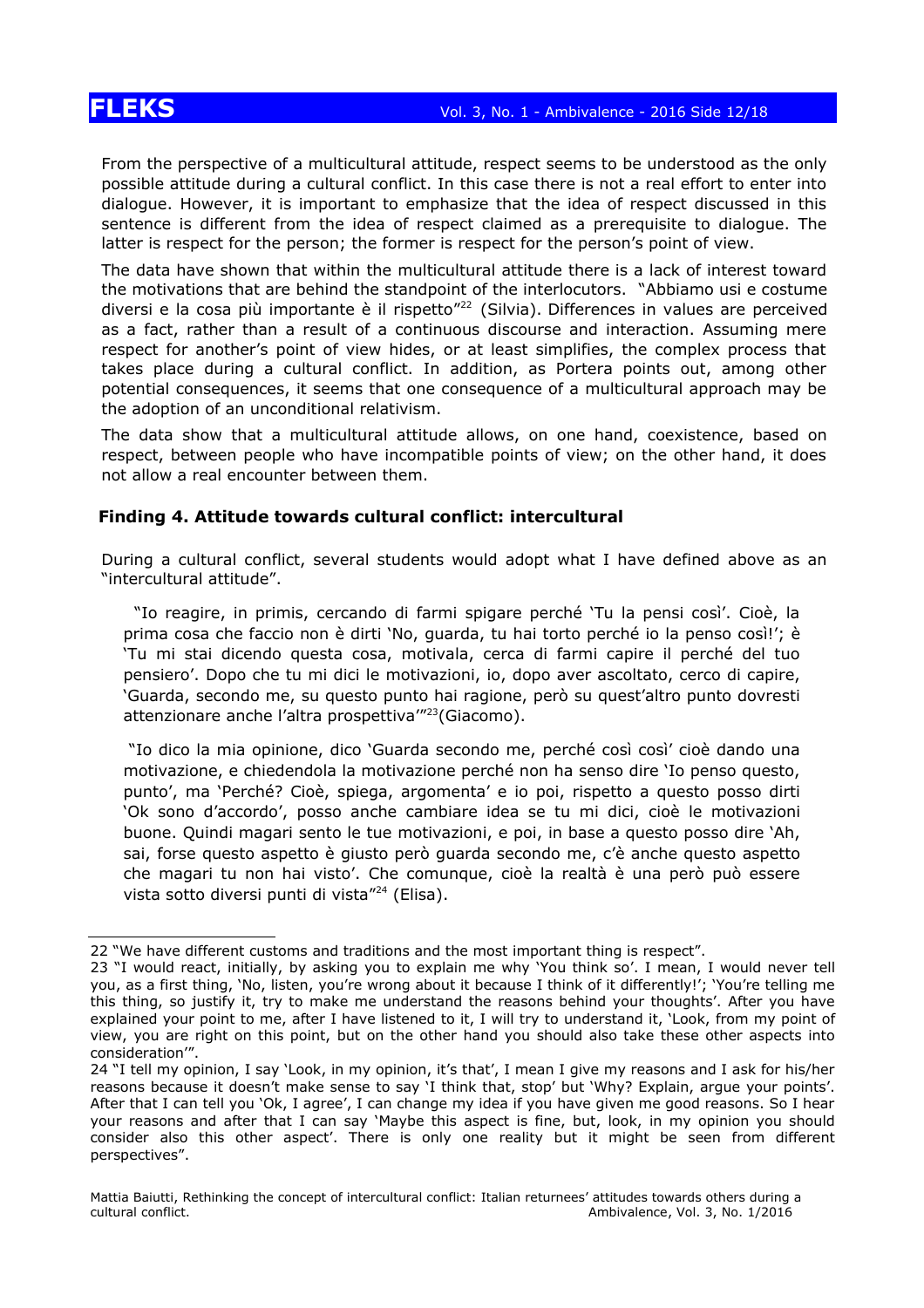In this perspective dialogue becomes a real communicative space where, rather than just revealing different ideas, participants want truly to understand the other's (as well as one's own) "life-form[s]" (Wittgenstein, 1958: 10). In so doing, participants are more likely to experience a real encounter and acknowledgement of the other's otherness.

Analysing these students' words, we can see that they are involved in a true interaction and they seek a deep understanding of what is behind their own and others' assumptions. Adopting critical reflection, they try to investigate their assumptions and, in that way, hopefully explain the reasons for their thoughts. This uncovering process permits the students to know themselves better because, in order to be clear with the other, they "need to consider the context and other influencing factors that create the meaning perspectives" (Fisher-Yoshida, 2005: 8) they have. In other words, they need to challenge what is perceived to be obvious for them. At the same time, students ask their interlocutors to do the same.

Participants, as Elisa said, are open to changing their ideas, to reframing their meanings, if the other has a convincing justification. In order to understand the other position, which could be completely opposite, a self-decentralization and an ethnorelative view might be called for.

Finally, I argue that what I have called above an "intercultural attitude" and that which emerged from some of the analysed data, is the attitude that enables a cultural conflict to be described as an intercultural conflict. Indeed, it is the attitude that might create a basis for a true encounter between otherness, because as American philosopher Stanley Cavell wrote

The truth . . . is that we *are* separate, but not necessarily *separated* (*by* something); that we are, each of us, bodies, i.e., embodied; each is this one and not that, each here and not there, each now and not then. If something separates us, comes between us, that can only be a particular aspect or stance of the mind itself, a particular *way* in which we relate, or are related (by birth, by law, by force, in love) to one another – our positions, our attitudes, with reference to one another. Call this our history. It is our present. (Cavell, 1979: 369.)

Attitudes might separate people but, at the same time, they might be elements of connection, even in a cultural conflict. As several data items show, critical reflection, openness to potentially change ideas and to reframe meanings, self-decentralization and ethical relativism are the keystones that enable a person to come into contact with other's otherness. In this way, a "simple" cultural conflict might be described also as an intercultural conflict.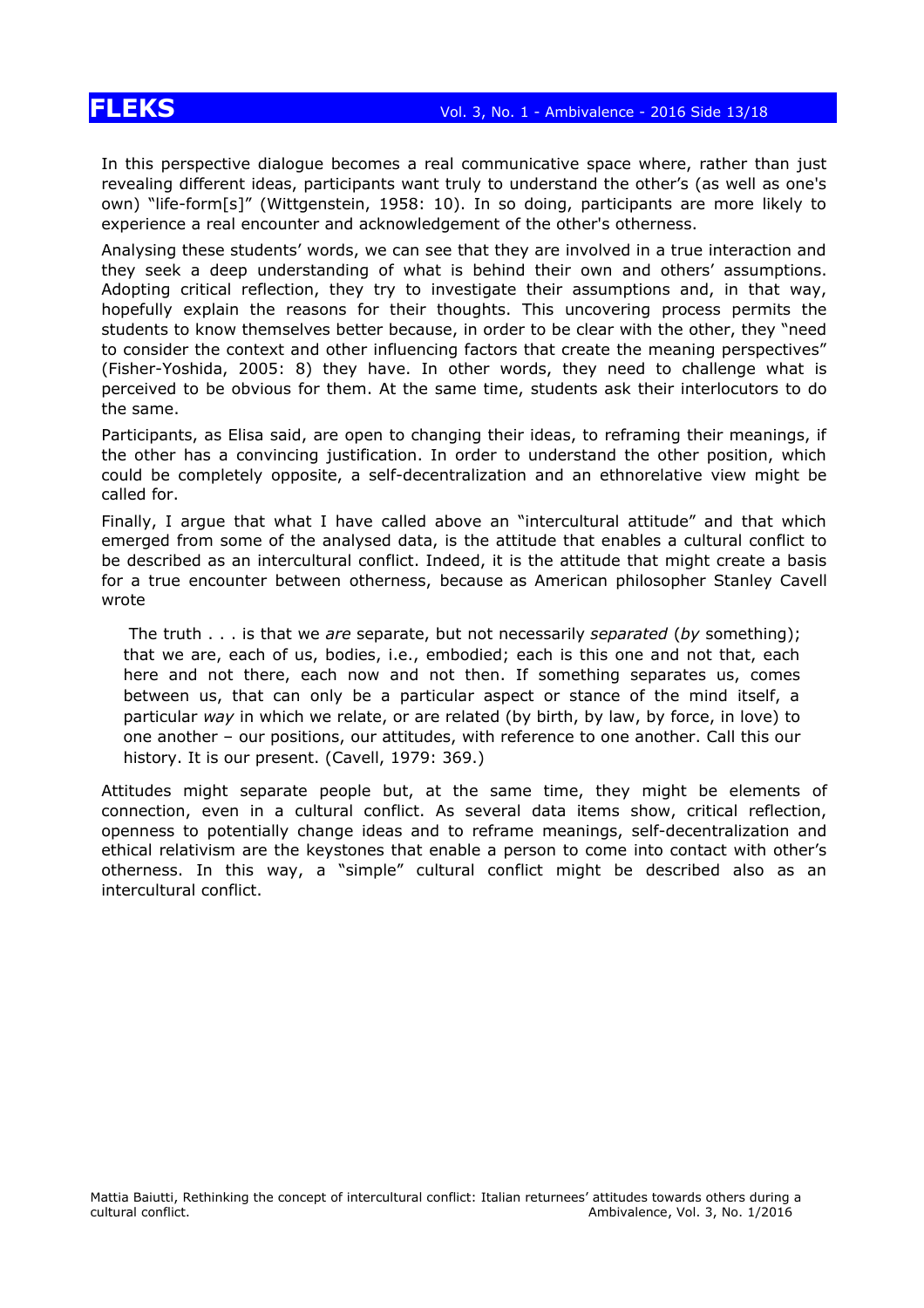### **5. Conclusion**

This article has sought to rethink the complex concept of intercultural conflict. In particular, the two driving questions were related (i) to understanding what the expression "intercultural conflict" might mean and (ii) to exploring the attitude of an interculturally competent person towards others during a cultural conflict.

As regards the first question, emphasizing the prefix "inter", I have tried to stress the idea that a cultural conflict, here conceptualized as incompatibility of cultural values between a minimum of two people belonging to different cultural backgrounds, might be described also as an intercultural conflict if the participants, rather then focusing on solutions, adopt an intercultural attitude toward the other. I defined an intercultural attitude as a sincere attitude of comity, ethnorelative view, critical self-reflection, openness towards a potential change, suspension of judgment, reframing of meanings, curiosity, and selfdecentralization. Finally, an intercultural conflict might be considered a dialogue space where participants better understand themselves and others.

As regards the second question, I conducted empirical qualitative research. I interviewed supposedly interculturally competent students, who attended an annual study abroad program, in order to explore their attitudes towards others during a cultural conflict. The study showed that curiosity and respect towards others might be contemplated as preconditions for a real dialogue. Two main attitudes emerged from the analysis. The first was an attitude that I called "multicultural", which essentially "just" respects the other's ideas but does not engage students in a real interaction. The second attitude was the "intercultural" one, within which participants focus on the motivation behind the specific disagreements from which the conflicts arise. In order to encounter the other, it is necessary to take some distance from the individual point of view and try to understand why the other might have a different one. At the same time it is necessary to analyse one's own assumptions. Through these understandings, a true encounter with otherness can arise.

### **Acknowledgments**

My sincere gratitude goes to *Fondazione Intercultura*, which funded my doctoral research on which this article is based. Moreover, I would like to thank everyone involved in this research.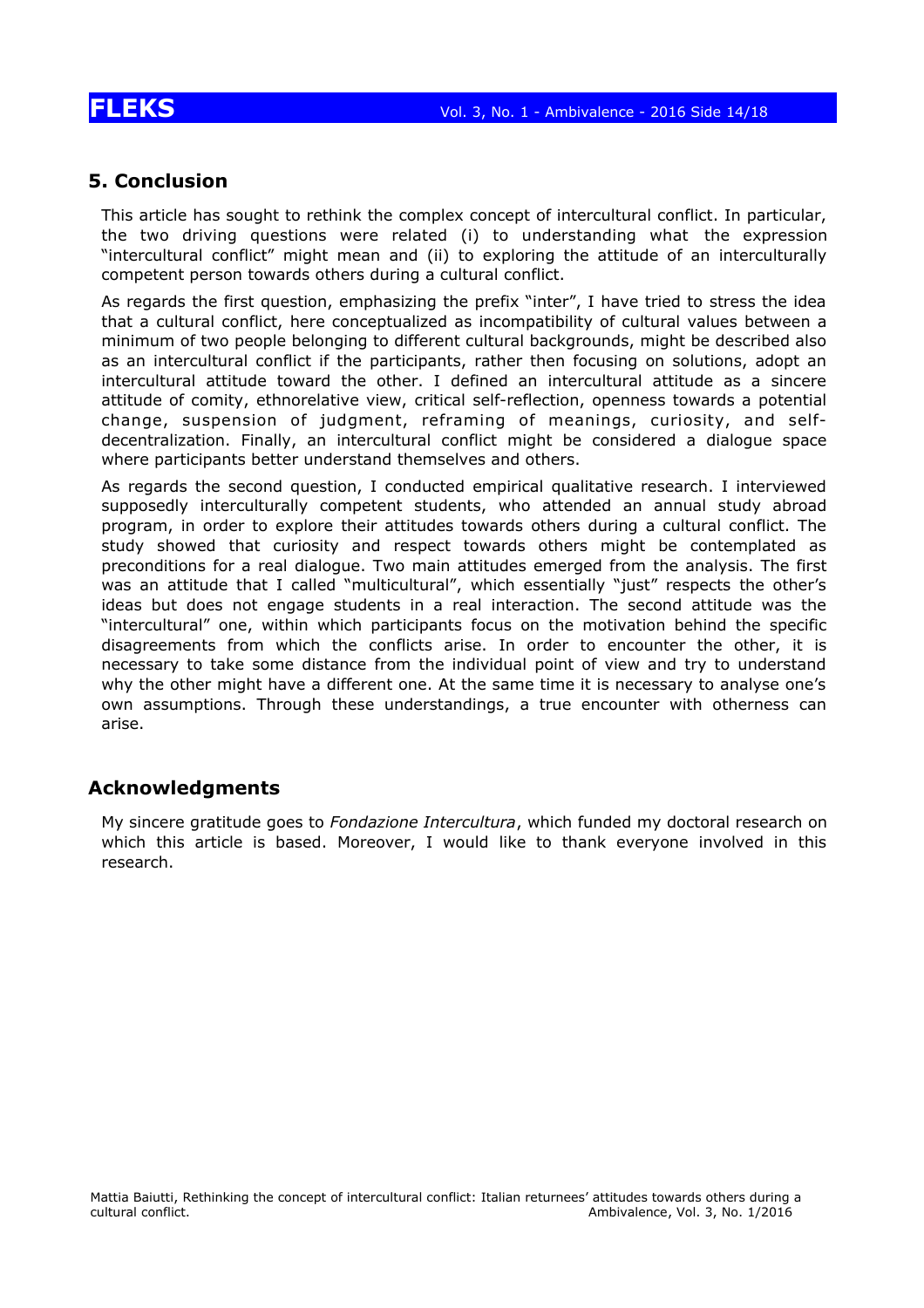### **References**

- Albarea, R., & Zoletto, D. (2006). Living the betweenness Paradoxes and rhetorics: Comparative attitude and educational style. In J. Sprogøe & T. Winther-Jensen (Eds.), *Identity, education and citizenship – Multiple interrelations* (pp. 165-174). Frankfurt am Main, D: Peter Lang.
- Baiutti, M. (2015). La competenza interculturale per pensare insieme un futuro possibile. *MeTis*, V (1), 332-339. doi: 10.12897/01.00081
- Barrett, M.D. (2011). Intercultural competence. *EWC Statement Series*, 2, 23-27.
- Barnett, R. (1997). *Higher education: A critical business*. Buckingham, UK: Open University Press.
- Bennett, M. J. (1993). Towards ethnorelativism: A developmental model of intercultural sensitivity. In R. M. Paige (Ed.), *Education for the intercultural experience* (2<sup>nd</sup> ed., pp. 21-71). Yarmouth, ME: Intercultural Press.
- Blommaert, J. (2005). *Discourse. A critical introduction*. Cambridge, UK: Cambridge University Press. http://dx.doi.org/10.1017/CBO9780511610295
- Bortini, P., & Motamed-Afshari, B. (2012). *Intercultural competence research report*. Salto-Youth Cultural Diversity Resource Centre. [https://www.salto-youth.net/downloads/4-17-2740/Intercultural.....](https://www.salto-youth.net/downloads/4-17-2740/Intercultural%20Competence%20Research%20Report%20-%20final.pdf)
- Byram, M. (1997). *Teaching and assessing intercultural communicative competence*. Clevedon, UK: Multilingual Matters.
- Cavell, S. (1979). *The claim of reason. Wittgenstein, skepticism, morality, and the tragedy*. Oxford, UK: Oxford University Press.
- Council of Europe (2008). *White paper in intercultural dialogue. Living together as equals in Dignity*. Strasbourg, FR: Council of Europe. http://www.coe.int/t/dq4/intercultural/source....
- Council of European Union (2008). *Council conclusion of 22 May 2008 on Intercultural competences*, 2008/C 141/09. [http://eur-lex.europa.eu/LexUriServ/LexUriServ....](http://eur-lex.europa.eu/LexUriServ/LexUriServ.do?uri=OJ:C:2008:141:0014:0016:EN:PDF)
- Deardorff, D. K. (2006). Identification and assessment of intercultural competence as a student outcome of internationalization. *Journal of Studies in International Education*, 10(3), 241-266. http://dx.doi.org/10.1177/1028315306287002
- Deardorff, D. K. (2008). Intercultural competence. A definition, model, and implications for education abroad. In V. Savicki (Ed.), *Developing intercultural competence and transformation: Theory, research, and application in international education* (pp. 32- 52). Sterling, VA: Stylus.
- Deardorff, D. K. (2009). Implementing intercultural competence assessment. In D. K. Deardorff (Ed.), *The SAGE Handbook of Intercultural Competence* (pp. 477- 491). Thousand Oaks, CA: Sage.
- Fantini, A. E. (2000). A Central concern: Developing intercultural competence. <http://www.adam-europe.eu/prj/2935/prd/8/1/develop-I-com.pdf>
- Fisher-Yoshida, B. (2005). Reframing conflict: Intercultural conflict as potential transformation. *Journal of Intercultural Communication*, 8, 1-16. [http://www.humiliationstudies.org/documents/FisherYoshidaReframingConflict..f](http://www.humiliationstudies.org/documents/FisherYoshidaReframingConflictSIETAR.pdf)
- Gundara, J. H. (2000). *Interculturalism, education and inclusion*. London, UK: Paul Chapman. http://dx.doi.org/10.1080/713665241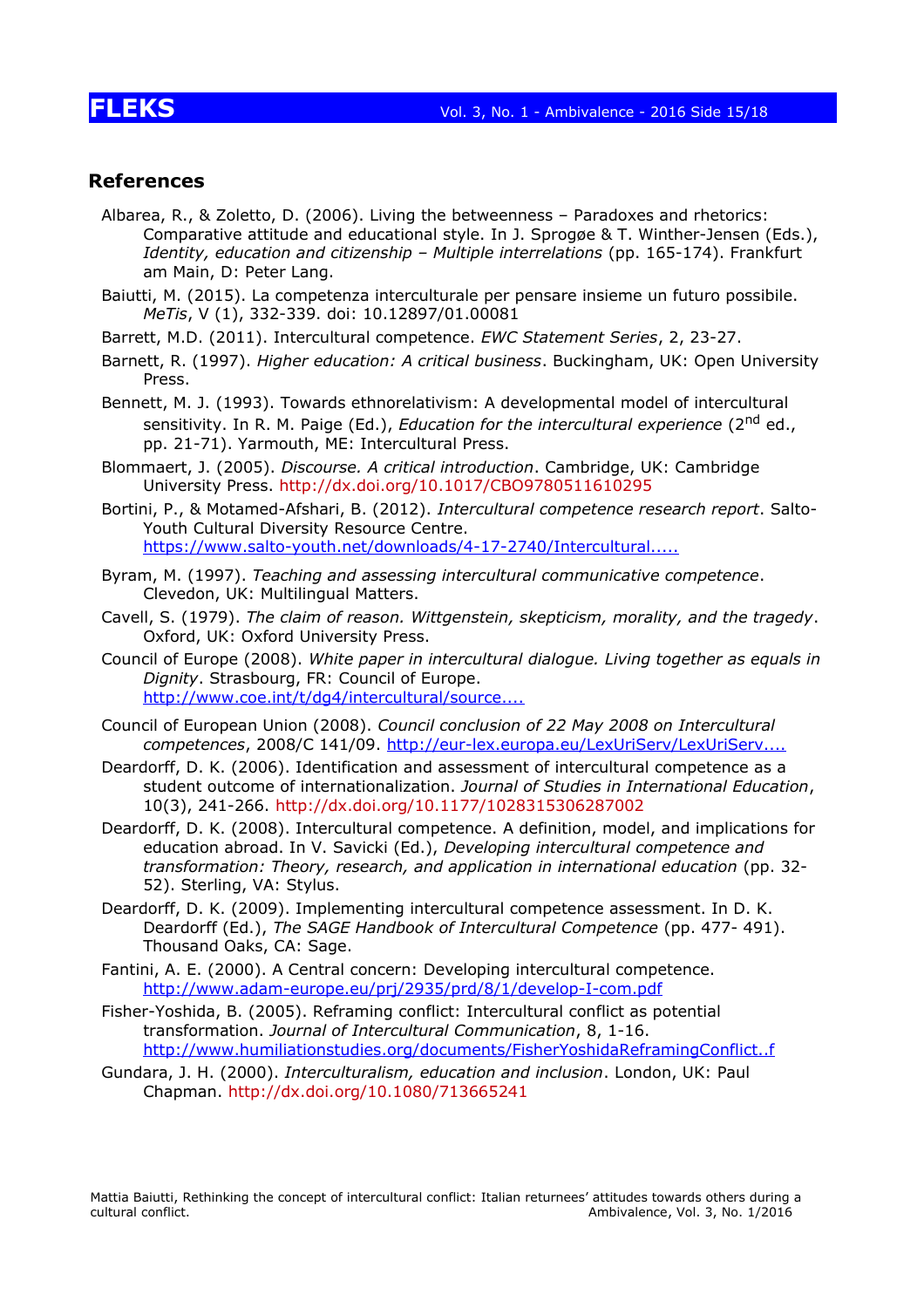- Gundara, J. H. (2014). Global and civilizational knowledge: Interculturality, citizenship, and student exchange programmes. *Intercultura*, 72(1), 3-13. [http://fondazioneintercultura.it/jb/webfiles/Trimestrale...](http://fondazioneintercultura.it/jb/webfiles/Trimestrale%20Intercultura%20N72%202014.pdf)
- Gundara, J. S., & Portera, A. (2008). Theoretical reflections on intercultural education. *Intercultural education*, 19(6), 463-468.

http://dx.doi.org/10.1080/14675980802568244

- Hammer, M. R. (2005). *Assessment of the impact of the AFS study abroad experience*. New York, NY: AFS Intercultural Programs. [https://idiinventory.com/wp-content/uploads/2014/02/afs\\_study.pdf](https://idiinventory.com/wp-content/uploads/2014/02/afs_study.pdf)
- Hammer, M. R., Bennett, M. J., & Wiseman, R. (2003). Measuring intercultural sensitivity: The intercultural development inventory. *International Journal of Intercultural Relations*, 27(4), 421-443.

http://dx.doi.org/10.1016/S0147-1767(03)00032-4

- Hansel, B. (1986). The AFS impact study: Final report. *AFS Research Reports*, July, 1-31. <http://www.fondazioneintercultura.it/jb/webfiles/AFS%20Impact%20Study.pdf>
- Holliday, A. (2010). Cultural descriptions as political cultural acts: An exploration. *Language and Intercultural Communication*, 10(3), 259-272. doi: 10.1080/14708470903348572
- Holliday, A. (2011). *Intercultural communication and ideology*. Thousand Oaks, CA: Sage. http://dx.doi.org/10.1080/14708470903348572
- Hunter, B., White, G. P., & Godbey G. C. (2006). What does it mean to be globally competent?. *Journal of Studies in International Education*, 10(3), 267-285. http://dx.doi.org/10.1177/1028315306286930
- Lähdesmäki, T., & Wagener, A. (2015). Discourses on governing diversity in Europe: Critical analysis of the paper on intercultural dialogue. *International Journal of Intercultural Relations*, 44, 13-28.

http://dx.doi.org/10.1016/j.ijintrel.2014.11.002

Landis, D. (2008). Globalization, migration into urban centers, and cross-cultural training. *International Journal of Intercultural Relations*, 32(4), 337-348.

doi:10.1016/j.ijintrel.2008.04.003 http://dx.doi.org/10.1016/j.ijintrel.2008.04.003

Oetzel, J. G., Soumia, D., & Kirschbaum, K. (2007). Intercultural conflict from a multilevel perspective: Trends, possibilities, and future directions. *Journal of Intercultural Communication Research*, 36(3), 183-204.

http://dx.doi.org/10.1080/17475750701737124

- Perelman, C., & Olbrechts-Tyteca, L. (1958). *Traité de l'argumentation: la nuovelle rhétorique*. Paris, FR: Presses Universitaires de France.
- Phipps, A. (2014). 'They are bombing now': 'Intercultural Dialogue' in times of conflict. *Language and Intercultural Communication*, 14(1), 108-124. http://dx.doi.org/10.1080/14708477.2013.866127
- Portera, A. (2008). Intercultural education in Europe: Epistemological and semantic aspect. *Intercultural Education*, 19(6), 481-491. http://dx.doi.org/10.1080/14675980802568277
- Portera, A. (2011). Intercultural and multicultural education. Epistemological and semantic aspects. In C. A. Grant & A. Portera (Eds.), *Intercultural and multicultural education. Enhancing global interconnectedness* (pp. 12-30). New York, NY: Routledge.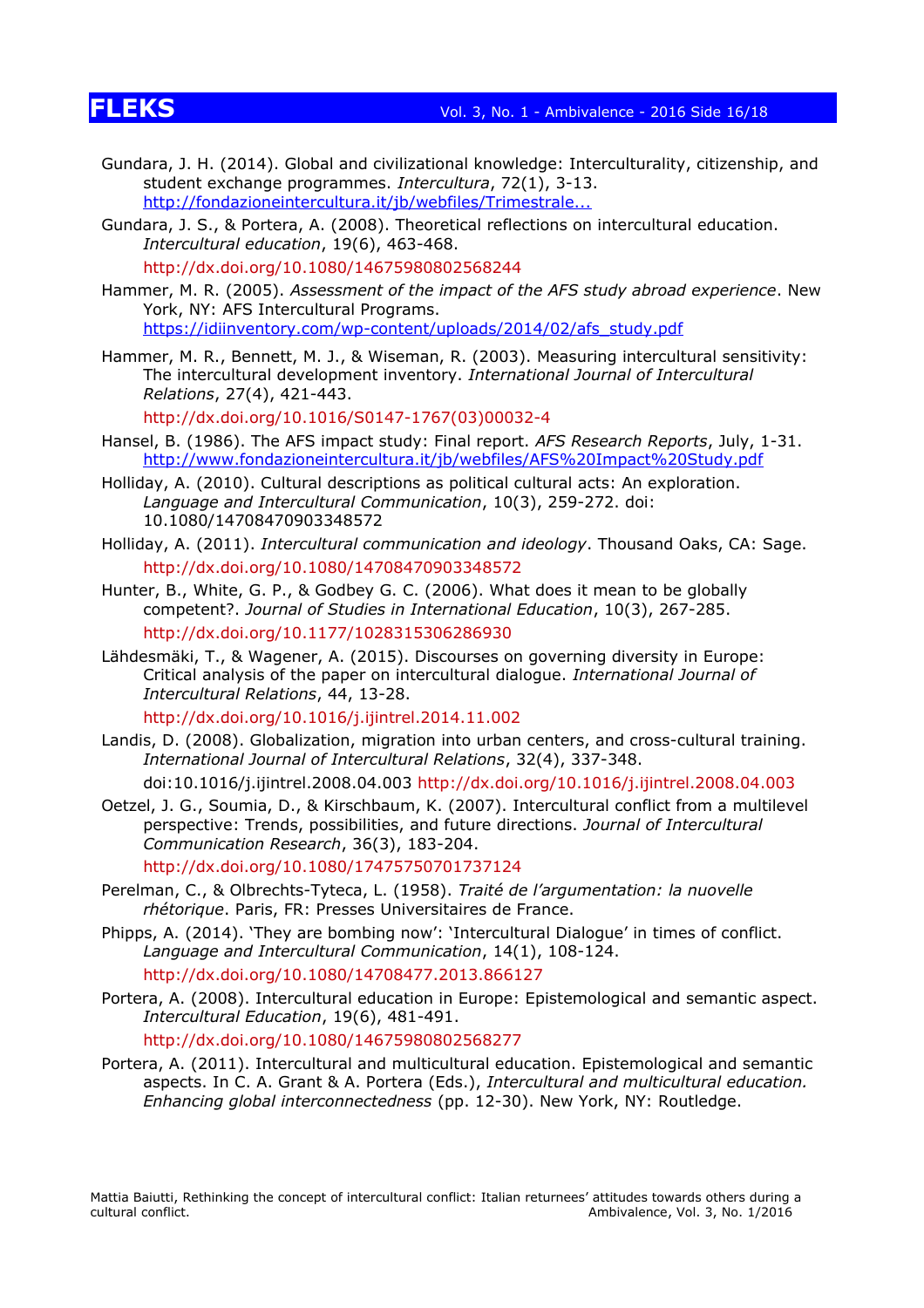# **FLEKS** Vol. 3, No. 1 - Ambivalence - 2016 Side 17/18

- Portera, A. (2014). Intercultural competence in education, counselling and psychotherapy. *Intercultural Education*, 25(2), 157-174. http://dx.doi.org/10.1080/14675986.2014.894176
- Putnam, L. (2013). Definitions and approaches to conflict and communication. In J. G. Oetzel & S. Ting-Toomey (Eds.), *The SAGE Handbook of Conflict Communication* (2nd ed., pp. 1-39). Thousand Oaks, CA: Sage. http://dx.doi.org/10.4135/9781452281988.n1
- Ruffino, R. (Ed.) (1981a). *Youth mobility and education*. Antwerpen, BE: European Federation for Intercultural Learning.
- Ruffino, R. (1981b). Quindici studi sulla mobilità giovanile. Commissione delle Comunità Europee.
- Savicki, V. (2008). Experiential and affective education for international educators. In V. Savicki (Ed.), *Developing intercultural competence and transformation: Theory, research and application in international education* (pp. 74-91). Sterling, VA: Stylus.
- Shi-xu (2001). Critical Pedagogy and intercultural communication: Creating discourses of diversity, equality, common goals and rational-moral motivation. *Journal of Intercultural Studies*, 22(3), 279-293. http://dx.doi.org/10.1080/07256860120094000
- Spitzberg, B. H., & Changnon, G. (2009). Conceptualizing intercultural competence. In D. K. Deardorff (Ed.), *The SAGE Handbook of Intercultural Competence* (pp. 2-52). Thousand Oaks, CA: Sage.
- Ting-Toomey, S. (2007a). Intercultural conflict training: Theory-practice approaches and research challenges. *Journal of Intercultural Communication Research*, 36(3), 255- 271. http://dx.doi.org/10.1080/17475750701737199
- Ting-Toomey, S. (2007b). Researching intercultural conflict competence. *Journal of International Communication*, 13(2), 7-30. http://dx.doi.org/10.1080/13216597.2007.9674712
- Ting-Toomey, S. (2009). Intercultural conflict competence as a facet of intercultural competence development. In D. K. Deardorff (Ed.), *The SAGE Handbook of Intercultural Competence* (pp. 100-120). Thousand Oaks, CA: Sage.
- Ting-Toomey, S., & Oetzel, J. G. (2001). *Managing intercultural conflict effectively*. Thousand Oaks, CA: Sage.
- Ting-Toomey, S., & Oetzel, J. G. (2013a). Introduction to intercultural/international conflict. In J. G. Oetzel & S. Ting-Toomey (Eds.), *The SAGE Handbook of Conflict Communication* (2nd ed., pp. 635-638). Thousand Oaks, CA: Sage. <http://dx.doi.org/10.4135/9781452281988.n27> http://dx.doi.org/10.4135/9781452281988.n4
- Ting-Toomey, S., & Oetzel, J. G. (2013b). Culture-based situational conflict model. In J. G. Oetzel & S. Ting-Toomey (Eds.), *The SAGE Handbook of Conflict Communication* (2nd ed., pp. 763-790). Thousand Oaks, CA: Sage. http://dx.doi.org/10.4135/9781452281988.n33
- Unesco (1987). *Youth Exchange*. Meeting of Governmental and Non Governmental Officials Responsible for Programmes of Youth Exchange. Rome, IT, 22-26 June.
- Unesco (2013). *Intercultural competences: Conceptual and operational framework*. Paris, FR: Unesco.

<http://unesdoc.unesco.org/images/0021/002197/219768e.pdf>

Wittgenstein, L. (1958). *Philosophical investigations*. Oxford, UK: Basil Blackwell (2nd ed.). Zoletto, D. (2002). Gli equivoci del multiculturalismo. *aut aut*, 312, 6-18.